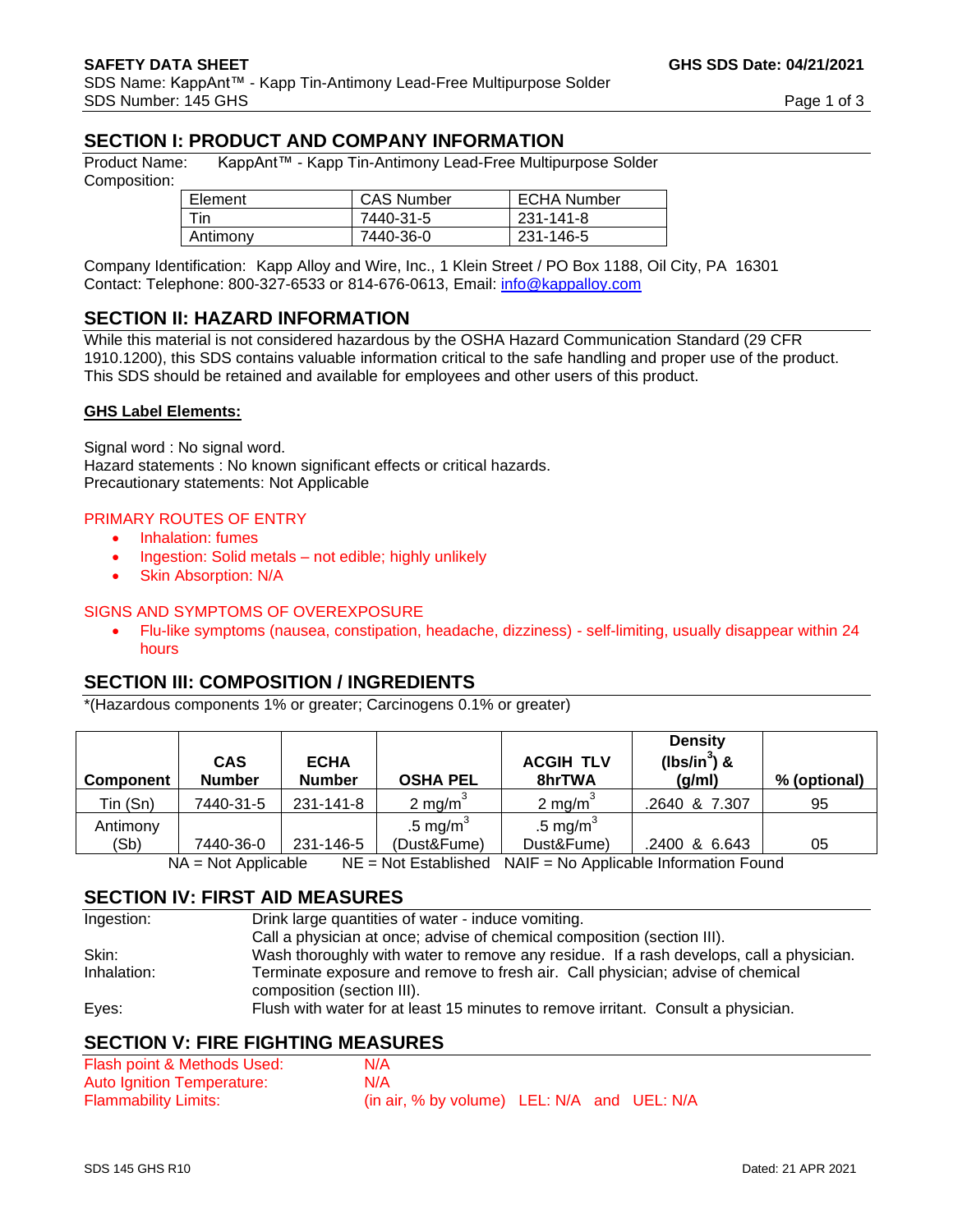#### **Extinguisher Media:**

## **or dry chemical extinguisher.**

#### DO NOT USE WATER ON MOLTEN METAL: LARGE FIRES MAY BE FLOODED WITH WATER FROM A DISTANCE

| <b>Special Fire Fighting Procedures</b> | Use NIOSH/MSHA -approved self-contained breathing apparatus and full |
|-----------------------------------------|----------------------------------------------------------------------|
|                                         | protective clothing if involved in fire.                             |

Unusual Fire and Explosion Hazards Finely divided dust may form explosive mixture with air.

### **NEVER DROP WATER OR LIQUIDS INTO MOLTEN SOLDER.**

### **\*Do not plunge damp or wet solder bars/pieces into molten solder**

## **SECTION VI: ACCIDENTAL RELEASE MEASURES**

Steps to be taken if material is spilled or released:

- Solder is solid / recyclable
- Vacuuming is recommended for accumulated metal dust from saw/grind operations.

# **SECTION VII: HANDLING AND STORAGE**

Precautions to be taken in handling and storage:

• Dry storage; ambient temperature

Other Precaution / Special Handling:

#### **Wet or moist ingot(s) WILL present an explosion hazard when submerged in molten solder. \*AVOID FIRE/EXPLOSION RISKS. Always preheat ingot before charging into furnace.**

## **SECTION VIII: EXPOSURE CONTROLS / PERSONAL PROTECTION**





|                                                                                     | Respiratory Protection: Use NIOSH-approved breathing apparatus to prevent exposure to dusts and fumes. |  |  |  |
|-------------------------------------------------------------------------------------|--------------------------------------------------------------------------------------------------------|--|--|--|
| Eye Protection:                                                                     | Approved safety glasses/welding goggles, appropriate to your procedure, should be worn.                |  |  |  |
| Ventilation:                                                                        | Local Exhaust: YES; Mechanical: YES Special: Conform to your regulatory statutes.                      |  |  |  |
| Other:                                                                              | Standard protective equipment used in soldering (/applicable) operations.                              |  |  |  |
| *Protective gloves are recommended, especially for high temperature applications to |                                                                                                        |  |  |  |
|                                                                                     | prevent burns. *Conform to all local, state, federal regulations.                                      |  |  |  |
| See also:                                                                           | 29 CFR 1910.132 - 29 CFR 1910.140. Personal Protective Equipment                                       |  |  |  |
|                                                                                     | 29 CFR 1910.251 - 29 CFR 1910.257. Welding, Cutting and Brazing                                        |  |  |  |

## **SECTION IX: PHYSICAL AND CHEMICAL PROPERTIES**

Boiling Point: Melting Point: Vapor Pressure (mm Hg.): N/A Vapor Density (AIR = 1): N/A Density: **Density:** 2628 lbs/in<sup>3</sup> and 7.274g/ml Solubility in Water: 0 (solid) Evaporation Rate (Butyl Acetate =  $1$ ): N/A

 $F$  / 1200  $^{\circ}$ C  $F / 234 - 240^{\circ}$ C Appearance and Odor: Lustrous, silver metal; odorless / various shapes and sizes.

# **SECTION X: STABILITY AND REACTIVITY**

Stability: Stable

Conditions to avoid: Strong Acids, Strong Alkalis